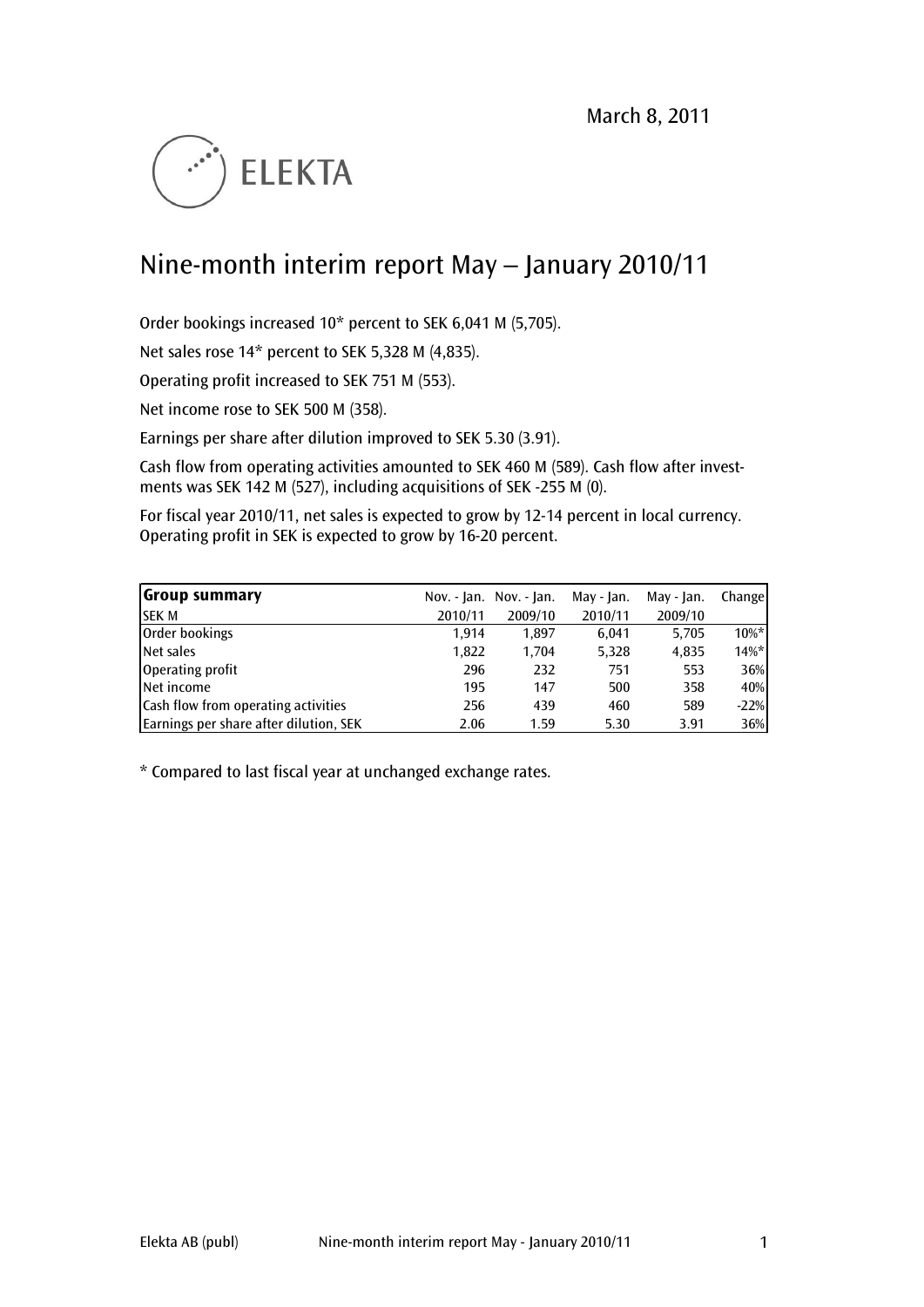#### President and CEO Tomas Puusepp comments

I am very pleased with Elekta's solid performance in the first nine months of fiscal year 2010/11. Order bookings increased by 10 percent based on unchanged exchange rates. Operating profit rose by 36 percent to SEK 751 M (553) with an operating margin improvement to 14 percent (11).

Order intake for the nine-month period was particularly strong in Region North and South America, helped by a strong third quarter in the North American market and a positive development in Brazil. In the Asia Pacific region, China, India and Australia represented the strongest growth markets. Demand in Europe, Middle East and Africa showed a mixed picture. Eastern Europe, Russia and Italy reported continued solid growth while activity was lower in the UK and in the Nordic countries.

There may be quarterly fluctuations in demand in the respective regions. However, we expect sustainable growth rates for region Europe, Middle East and Africa as well as for North America at mid to high single digit levels, and double digit growth rates for the Asia Pacific region.

The need for cancer care is growing world wide. Elekta is market leader in emerging markets, where the demand for clinical solutions like Elekta's is particularly strong. We continue to make cancer care available to more people around the world through geographical expansion. Key success factors are our long term customer relations, our innovative capabilities and our commitment to the highest level of service and customer care.

Elekta provides world leading solutions in image-guided radiation therapy, stereotactic radiosurgery and oncology software in collaboration with the foremost universities and hospitals worldwide. There is an increasing interest for stereotactic radiosurgery and stereotactic radiotherapy for the treatment of cancer and multiple metastatic tumors.

With good visibility for the remainder of the fiscal year, Elekta's financial outlook for the fiscal year 2010/11 has been changed. Net sales is expected to grow by 12-14 percent in local currency. Operating profit in SEK is expected to grow by 16-20 percent.

Tomas Puusepp President and CEO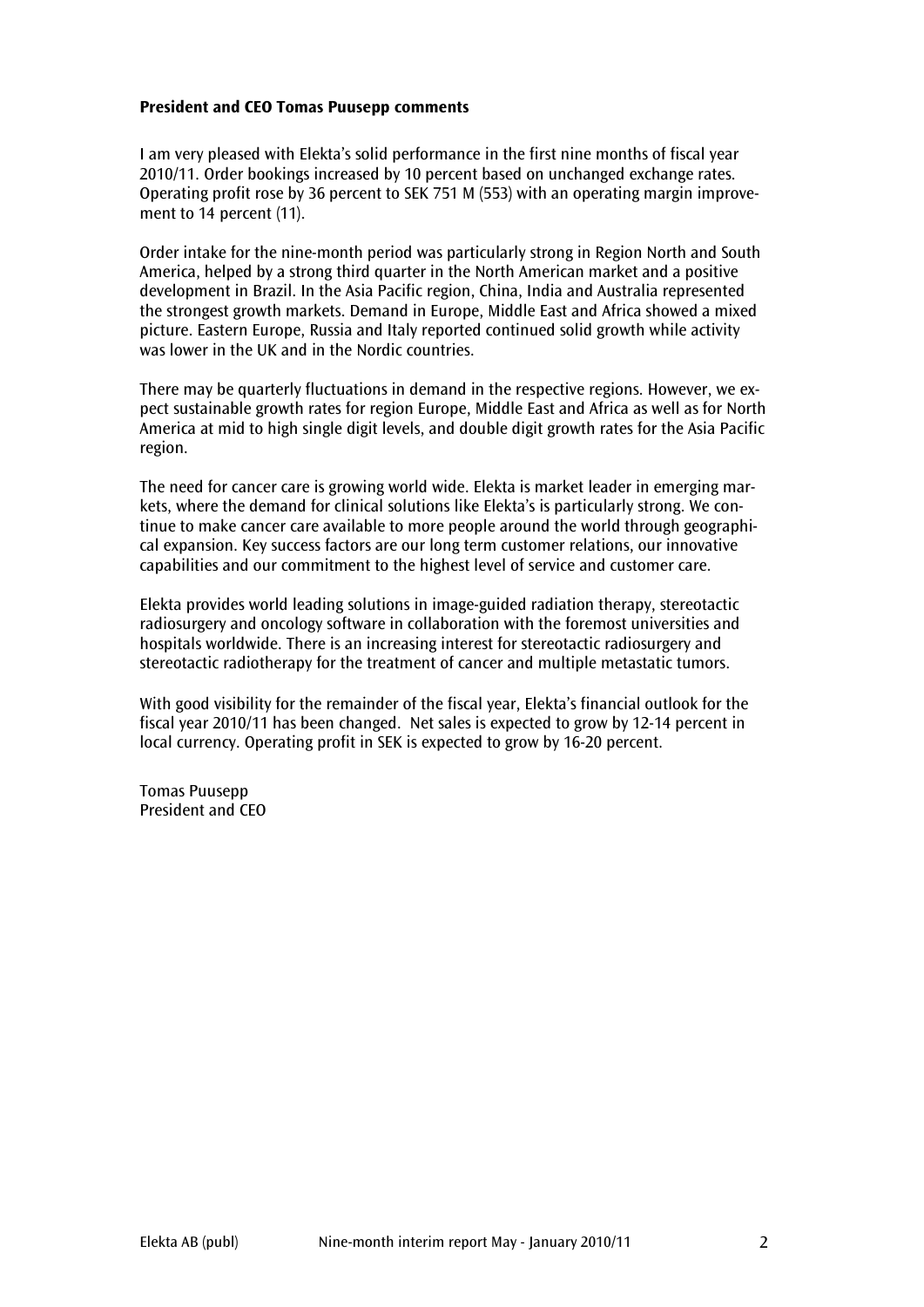## Order bookings and order backlog

Order bookings rose 6 percent to SEK 6,041 (5,705). Based on unchanged exchange rates, order bookings increased 10 percent. Order bookings during the third quarter amounted to SEK 1,914 M (1,897). Rolling 12 months order bookings rose 2 percent and based on unchanged exchange rates 8 percent.

Order backlog on January 31, 2011 was SEK 8,152 M, compared to SEK 8,093 M on April 30, 2010. Order backlog is converted at closing exchange rates, which resulted in a negative translation difference of SEK 629 M on the order backlog.

| <b>Order bookings</b>       |         |         |        | Nov. - Jan. Nov. - Jan. Change May - Jan. May - Jan. Change |         |        | 12 months Change |        | May-April |
|-----------------------------|---------|---------|--------|-------------------------------------------------------------|---------|--------|------------------|--------|-----------|
| <b>SEK M</b>                | 2010/11 | 2009/10 |        | 2010/11                                                     | 2009/10 |        | rolling          |        | 2009/10   |
| North and South America     | 839     | 487     | 72%    | 2.321                                                       | 1.898   | 22%    | 3.838            | 16%    | 3,415     |
| Europe, Middle East, Africa | 606     | 906     | $-33%$ | 2.059                                                       | 2.411   | $-15%$ | 2.890            | $-16%$ | 3,242     |
| Asia Pacific                | 469     | 504     | $-7%$  | 1.661                                                       | 1.396   | 19%    | 2.365            | 11%    | 2,100     |
| Group                       | 1.914   | 1.897   | 1%     | 6.041                                                       | 5.705   | 6%     | 9.093            | 2%     | 8,757     |

#### Market development

#### North and South America

The North American market is primarily driven by rising cancer incidence in an increasing and aging population, an emphasis on early detection, competition among providers, and relatively more rapid acceptance of new and refined radiation treatment technology.

In the US, market recovery accelerated towards the end of the nine month period, following the financial crisis and economic downturn. The full effect of the healthcare reform in the US is yet to be seen. However, it is intended to extend healthcare insurance to 32 million more Americans. This is likely to be beneficial for Elekta and users of our products and clinical solutions. A greater portion of the US population should be able to better afford and gain access to services that can lead to earlier detection of cancer and treatment. Reimbursement remains on a favorable level for radiotherapy as well as for stereotactic radiosurgery. The sustainable growth rate for North America is expected at mid to high single digit levels.

The South American market is driven by a large unmet demand for treatment of cancer and brain disorders. Recent improvements in reimbursement levels for radiation therapy in Brazil, coupled with our increased presence in selected countries, support Elekta's longterm growth in the region.

Order bookings for region North and South America increased with 24 percent based on unchanged exchange rates compared to the first nine months of previous year. Growth was underpinned by accelerating growth in North America and a positive development in Brazil.

In the quarter Elekta signed an extensive agreement with Wake Forest University Baptist Medical Center. The agreement includes acquisition of multiple radiation-therapy treatment systems, software systems and services.

The contribution margin for the region amounted to 33 percent (32).

## Europe including Middle East and Africa

Demand in Europe including Middle East and Africa showed a mixed picture in the first nine months. Order growth was strong in Eastern Europe, Russia and Italy, while activity was lower in the UK market and in the Nordic countries.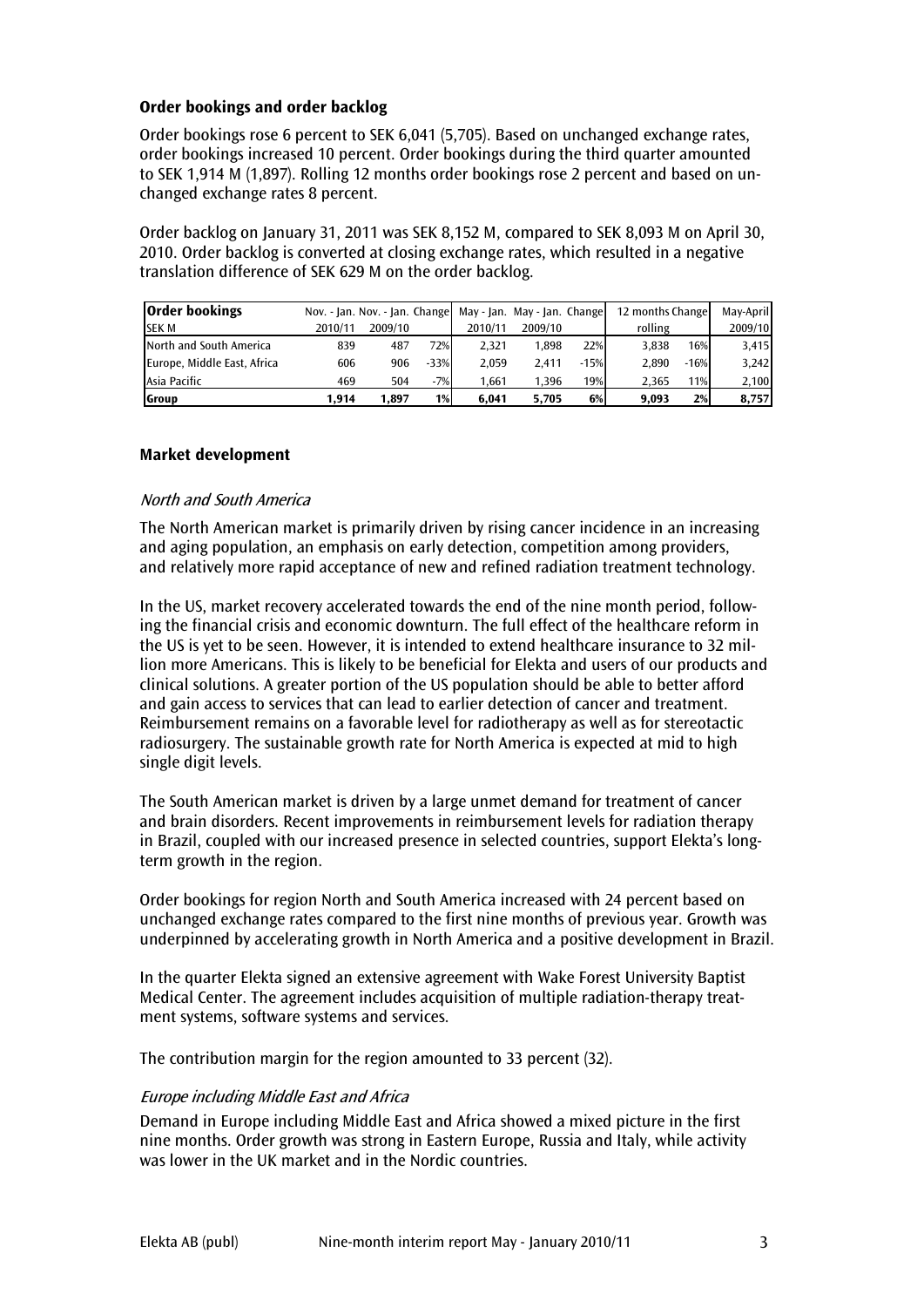Due to the financial crisis there is an uncertainty concerning future government healthcare spending in certain countries, such as Portugal, Ireland, Spain and Greece. A growing trend in Western Europe is the emergence of private cancer-care providers that exclusively focus on radiation therapy. These companies will likely achieve a greater role in the expansion of capital intense equipment, and they are currently found in the UK, Germany, France and Spain. Most have selected equipment from Elekta.

In Eastern Europe, Russia, Middle East and Africa, there is a large unmet need for cancer care and treatment of brain disorders. As in most emerging markets the primary issue is a lack of capacity for early diagnoses, which means that many people do not receive treatment until at a late stage of their disease. These factors are the key drivers of demand, while demand and requirements for advanced cancer care are also growing in pace with rising prosperity.

Order bookings for region Europe including Middle East and Africa decreased 5 percent based on unchanged exchange rates in the nine month period compared to a very strong order growth in the corresponding period of last year. The sustainable growth rate for the region is expected at mid to high single digit levels.

The contribution margin for the region amounted to 30 percent (35). The decrease was mainly attributable to negative impact from currency movements and unfavorable market mix.

#### Asia Pacific region

The Asia Pacific region is generally characterized by major shortage of care capacity in the areas of oncology and neurosurgery, although countries such as Australia, Japan and Taiwan, as well as Hong Kong and Singapore have well-established healthcare systems. Healthcare investments in this region primarily pertain to establishing new care capacity. Elekta is well positioned to support healthcare providers in their efforts to develop and improve cancer care.

In China in particular, investments will continue to increase. In 2009 China adopted a comprehensive healthcare reform, and there are plans to double the number of linear accelerators in the next five years. Elekta is the market leader in advanced radiation therapy in this market.

The prospects for increased radiation therapy in cancer care in Japan are also favorable. Elekta has a strong presence within neuroscience and software and is well placed to increase its market share in the area of oncology. Elekta recently signed a sales and marketing agreement with Toshiba Medical Systems Corporation (TMSC) in Japan. The partnership creates significant opportunities for Elekta to strengthen its position in the Japanese oncology market.

Order bookings in the region increased by 18 percent, based on unchanged exchange rates, in the first nine months compared to the previous year. China, India and Australia accounted for the strongest growth. The sustainable growth rate for the region is expected to remain at double digit levels.

The contribution margin for the region amounted to 31 percent (24).

#### Net sales

Net sales rose 10 percent to SEK 5,328 M (4,835). Based on unchanged exchange rates, net sales increased 14 percent.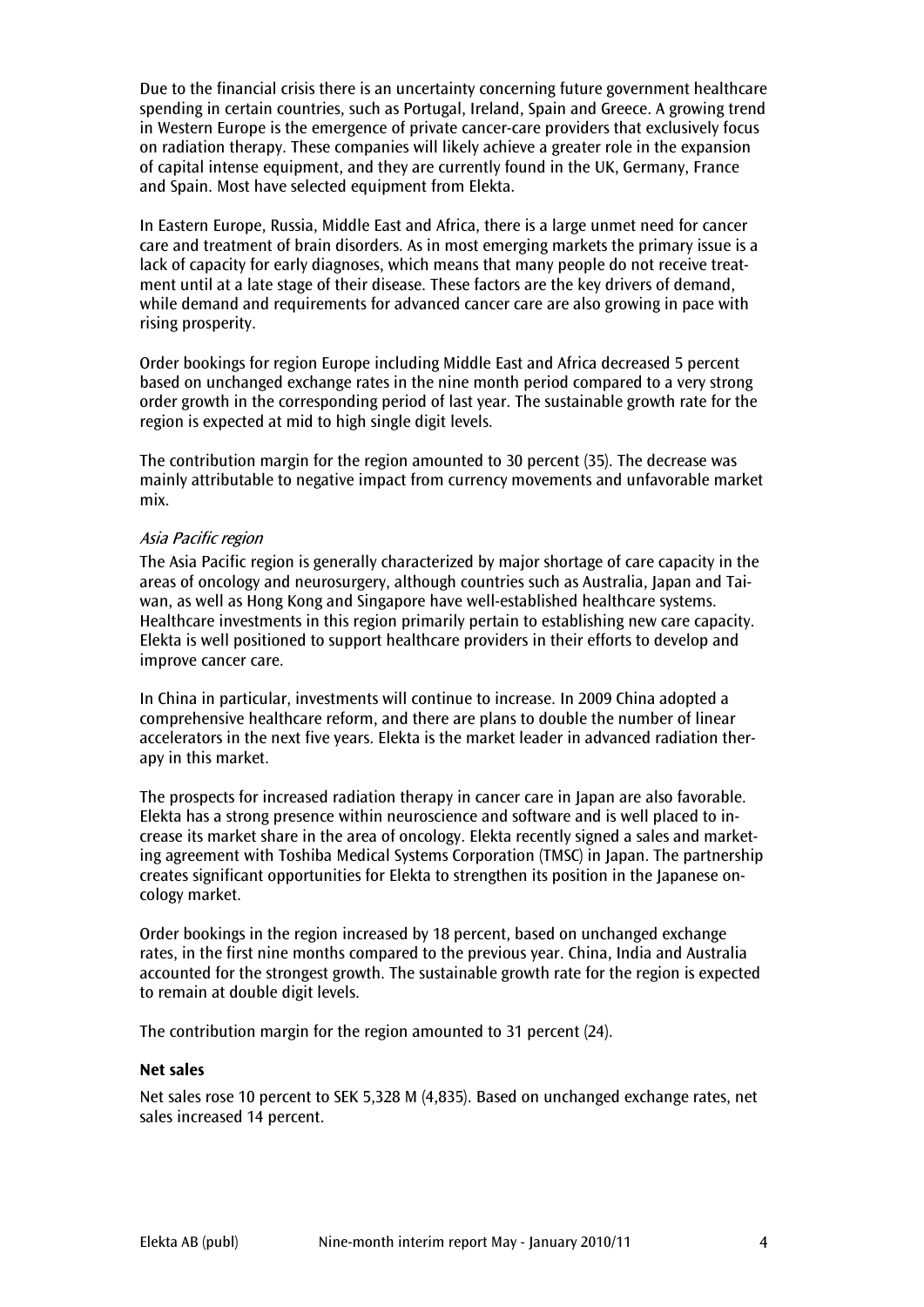| <b>Net sales</b>            | Nov. - Jan. Nov. - Jan. Change May - Jan. May - Jan. Change |         |       |         |         |     | 12 months Change |       | Mav-April |
|-----------------------------|-------------------------------------------------------------|---------|-------|---------|---------|-----|------------------|-------|-----------|
| <b>SEK M</b>                | 2010/11                                                     | 2009/10 |       | 2010/11 | 2009/10 |     | rolling          |       | 2009/10   |
| North and South America     | 617                                                         | 607     | 2%    | 1.997   | 1.899   | 5%  | 2.890            | 4%    | 2,792     |
| Europe, Middle East, Africa | 657                                                         | 675     | $-3%$ | 1.882   | 1.817   | 4%  | 2.800            | $-2%$ | 2,735     |
| Asia Pacific                | 548                                                         | 422     | 30%   | 1.449   | 1.119   | 29% | 2.195            | 27%   | 1,865     |
| Group                       | 1.822                                                       | 1.704   | 7%    | 5.328   | 4.835   | 10% | 7,885            | 7%    | 7,392     |

## Earnings

Operating profit rose 36 percent to SEK 751 M (553), positively impacted by higher sales volume and efficiency improvements. There is no effect from changes in exchange rates over the previous year.

Gross margin amounted to 45 percent (45). Operating margin increased to 14 percent (11).

Research and development expenditures before capitalization of development rose 13 percent to SEK 476 M (421) equal to 9 percent (9) of net sales.

Costs for Elekta's ongoing incentive programs amounted to SEK 36 M (32).

Exchange rate gains from forward contracts affected operating profit by SEK 46 M (49). The change in unrealized exchange rate effects from cash flow hedges amounted to SEK 44 M (123) and are reported in other comprehensive income. Closing balance of unrealized exchange rate effects from cash flow hedges in shareholders' equity was SEK 110 M (79). According to Elekta's currency hedging policy, anticipated sales in foreign currency may be hedged up to 24 months.

Net financial items amounted to an expense of SEK 37 M (expense 27).

Income before tax amounted to SEK 714 M (526). Tax expense amounted to SEK 214 M (168) or 30 percent (32). Net income amounted to SEK 500 M (358).

Earnings per share amounted to SEK 5.37 (3.92) before dilution and SEK 5.30 (3.91) after dilution.

Return on shareholders' equity amounted to 30 percent (28) and return on capital employed amounted to 34 percent (28).

#### Investments and depreciation

Capitalization of development costs and amortization of capitalized development costs amounted to net SEK 74 M (31). Capitalization amounted to SEK 119 M (70) and amortization to SEK 45 M (39).

Investments in intangible and tangible fixed assets amounted to SEK 193 M (141). Amortization of intangible and depreciation of tangible fixed assets amounted to SEK 182 M (168).

#### Liquidity and financial position

Strong earnings resulted in positive cash flow from operating activities of SEK 460 M (589). Cash flow after investments amounted to SEK 142 M (527), acquisitions were included with SEK -255 (0) M.

Cash conversion was 58 percent (100) for the period. For the third quarter cash conversion was 89 percent compared to a very strong cash conversion of 207 percent for the third quarter of last fiscal year.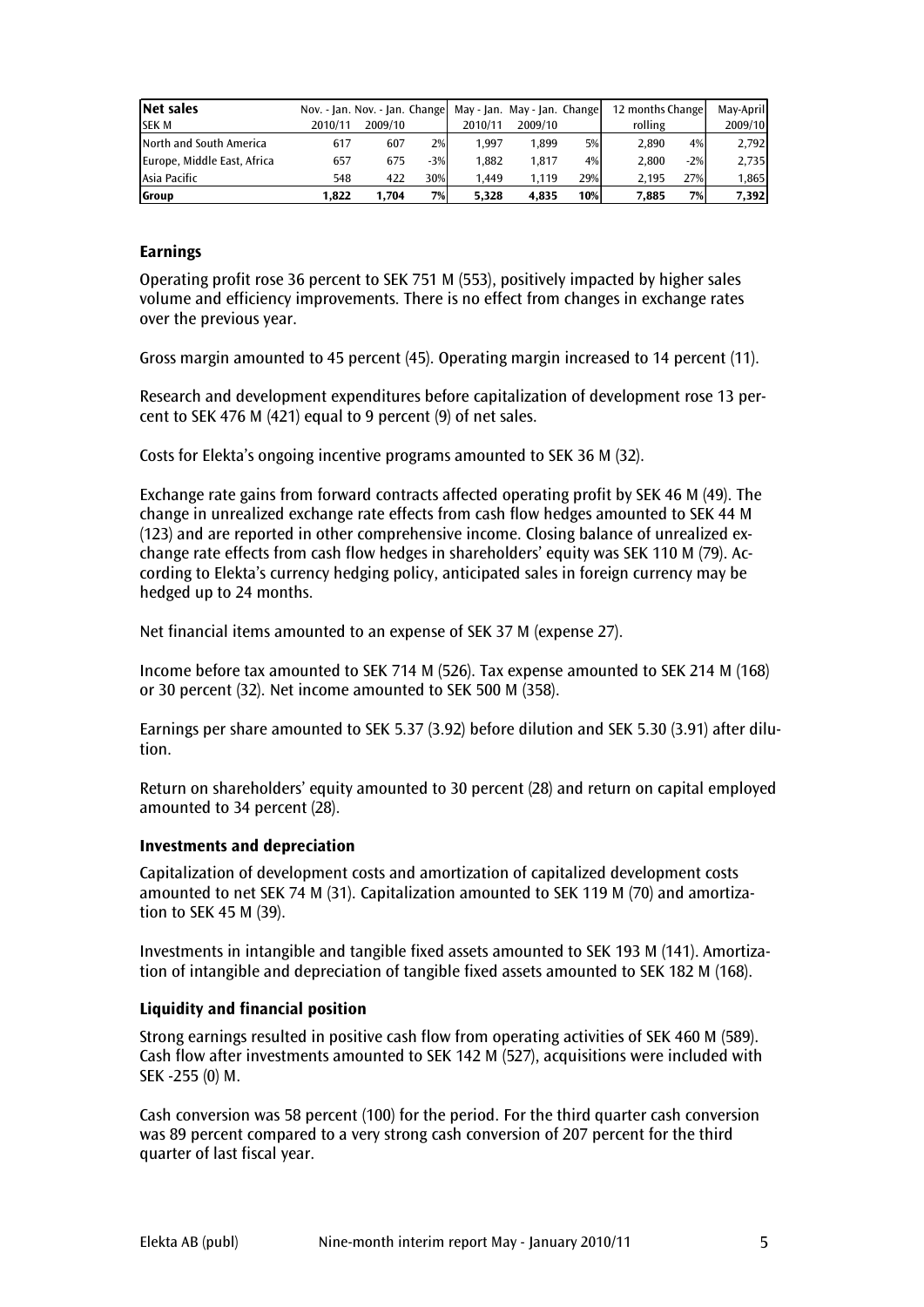Liquid funds amounted to SEK 1,065 M compared to SEK 1,174 M on April 30, 2010. Interest bearing liabilities amounted to SEK 956 M compared to SEK 1,039 M on April 30, 2010. Net cash amounted to SEK 109 M on January 31, 2011, compared to SEK 135 M on April 30, 2010. Net debt/equity ratio was -0.03 (0.13).

## Shares

During the period 1,408,216 new Series B shares were subscribed through exercise of warrants distributed within the framework of the established option programs.

Total number of registered shares on January 31, 2011 was 94,203,460 divided between 3,562,500 A-shares and 90,640,960 B-shares.

The Board of Directors decided on June 16, 2010 to exercise the mandate given to them by the Annual General Meeting 2009, by authorizing the executive management to initiate the repurchase of shares in an amount of SEK 100 M and not more than 650,000 shares, corresponding to 0.7 percent of the total number of outstanding shares in the company.

Share purchases were made on NASDAQ OMX Stockholm, June 16-22, 2010. The number of repurchased shares on January 31, 2011, totaled 502,000 B-shares to the average rate of SEK 198.85.

## Employees

The average number of employees was 2,612 (2,468). The average number of employees in the Parent Company was 25 (23).

The number of employees on January 31, 2011 totaled 2,708 whereof Resonant Medical Inc., had 33 employees. On April 30, 2010, the number of employees in Elekta totaled 2,549.

#### Risks and uncertainties

The weak economic development and high public debt levels may mean less availability of financing for private customers and reduced future health care spending by the governments for some markets. Elekta's ability to deliver treatment equipment is to a large extent dependent on customers' readiness to receive the delivery and pay within the agreed timeframe. This results in a risk of delayed deliveries and corresponding delayed revenue recognition. The Group's credit risks are normally limited since customer operations are, to a large extent, financed either directly or indirectly by public funds.

In its operations Elekta is subject to a number of financial risks primarily related to exchange rate fluctuations. In the short term the effect of currency movements is reduced through forward contracts. Hedging is conducted on the basis of expected net sales over a period of up to 24 months. The scope of the hedging is determined by the Company's assessment of currency risks.

Product safety and the regulatory approval processes in various countries constitute risks since they could delay the ability of introducing products into the countries concerned.

A description of the generic risks and uncertainties in Elekta's business can be found in the Annual Report 2009/10 on page 45 and in note 2.

#### Acquisition

On May 31, Elekta acquired 100 percent of the shares as well as votes in Resonant Medical Inc. (RMI), Montreal, Canada. The company develops systems for enhanced image guidance of soft tissues for radiation therapy based on latest generation 3-D ultrasound technology. The acquisition cost amounted to CAD 30 M. Elekta consolidated RMI from June 1, 2010. Goodwill and identifiable intangible assets, which mainly derives from technology,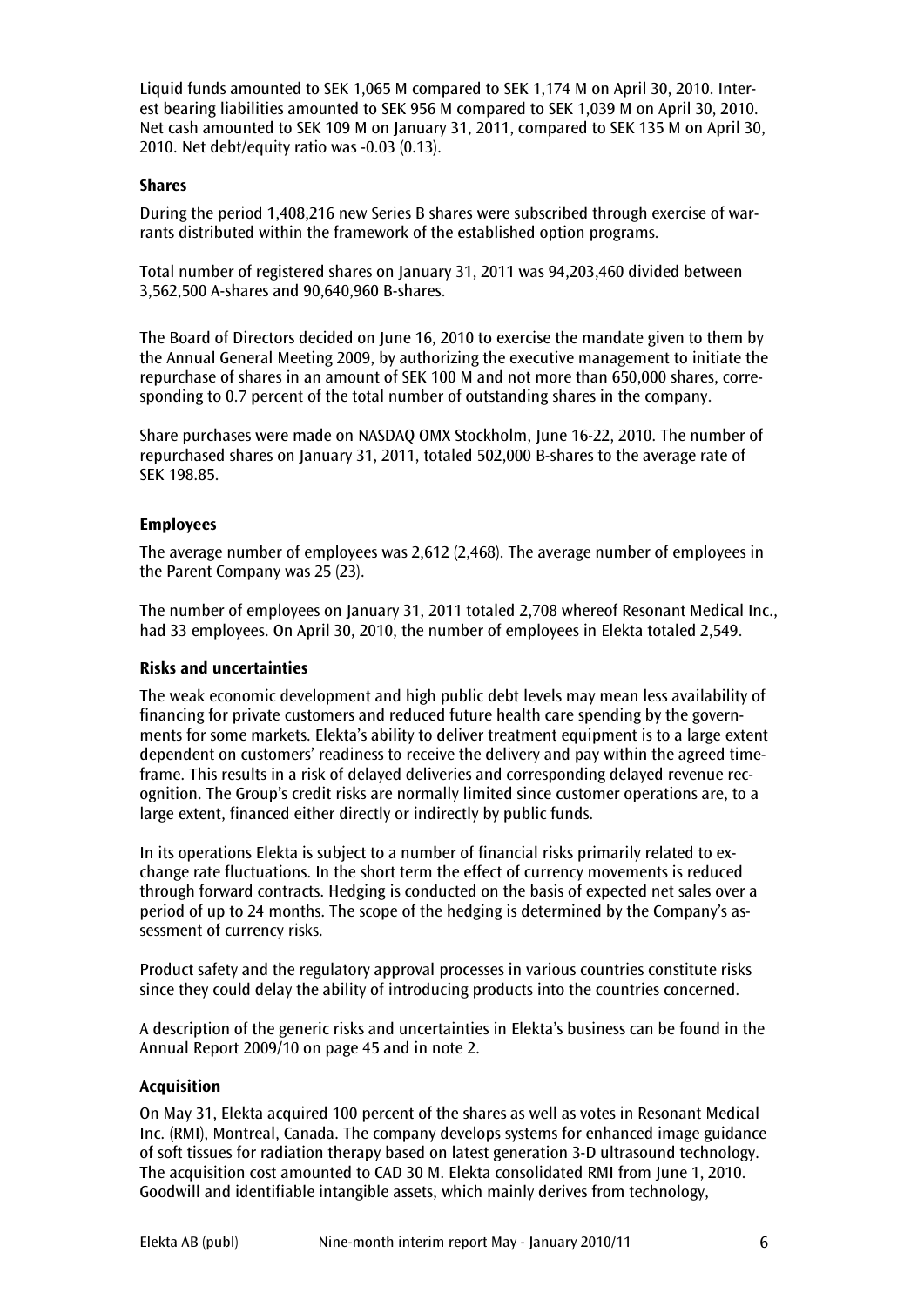amounted to approximately CAD 23 M. During the period June 2010 to January 2011 operating result was negative CAD 4 M. Transaction costs related to the acquisition have been expensed when incurred and amount to SEK 5 M. The transaction is forecasted to have a minor dilutive effect on reported earnings per share during fiscal year 2010/11 and be mildly accretive for the following fiscal year.

On July 31, Elekta Limited, South Korea, acquired the assets and liabilities from Elekta Korea Ltd (distribution partnership), South Korea. The acquisition cost amounted to KRW 2,519 M (SEK 15 M). Goodwill amounted to approximately KRW 1,505 M (SEK 9 M).

#### Significant events after the nine-month period

On February 15, Elekta sold its 49 percent shares in Motala Verkstad AB. The profit from Elekta's sale of the shares is approximately SEK 5 M for the Group.

## Outlook for fiscal year 2010/11

For the fiscal year 2010/11, Elekta's net sales is expected to grow by 12-14 percent in local currency. Operating profit in SEK is expected to grow by 16-20 percent.

According to the previous outlook, net sales was expected to grow by more than 10 percent in local currency and operating profit in SEK was expected to grow by more than 15 percent.

Stockholm, March 8, 2011

Tomas Puusepp President and CEO

This report has not been reviewed by the company's auditors.

# Financial information

Fiscal year-end report 2010/11 June 9, 2011 Three-month interim report 2011/12 September 13, 2011

# For further information, please contact:

Håkan Bergström, CFO, Elekta AB (publ) Tel: +46 8 587 25 547, e-mail: hakan.bergstrom@elekta.com

Stina Thorman, Vice President Corporate Communications, Elekta AB (publ) Tel: +46 8 587 25 437, e-mail: stina.thorman@elekta.com

The above information is such that Elekta AB (publ) shall make public in accordance with the Securities Market Act and/or the Financial Instruments Trading Act. The information was published at 7.30 CET on March 8, 2011.

Elekta AB (publ) Corporate registration number 556170-4015 Box 7593, SE 103 93 Stockholm, Sweden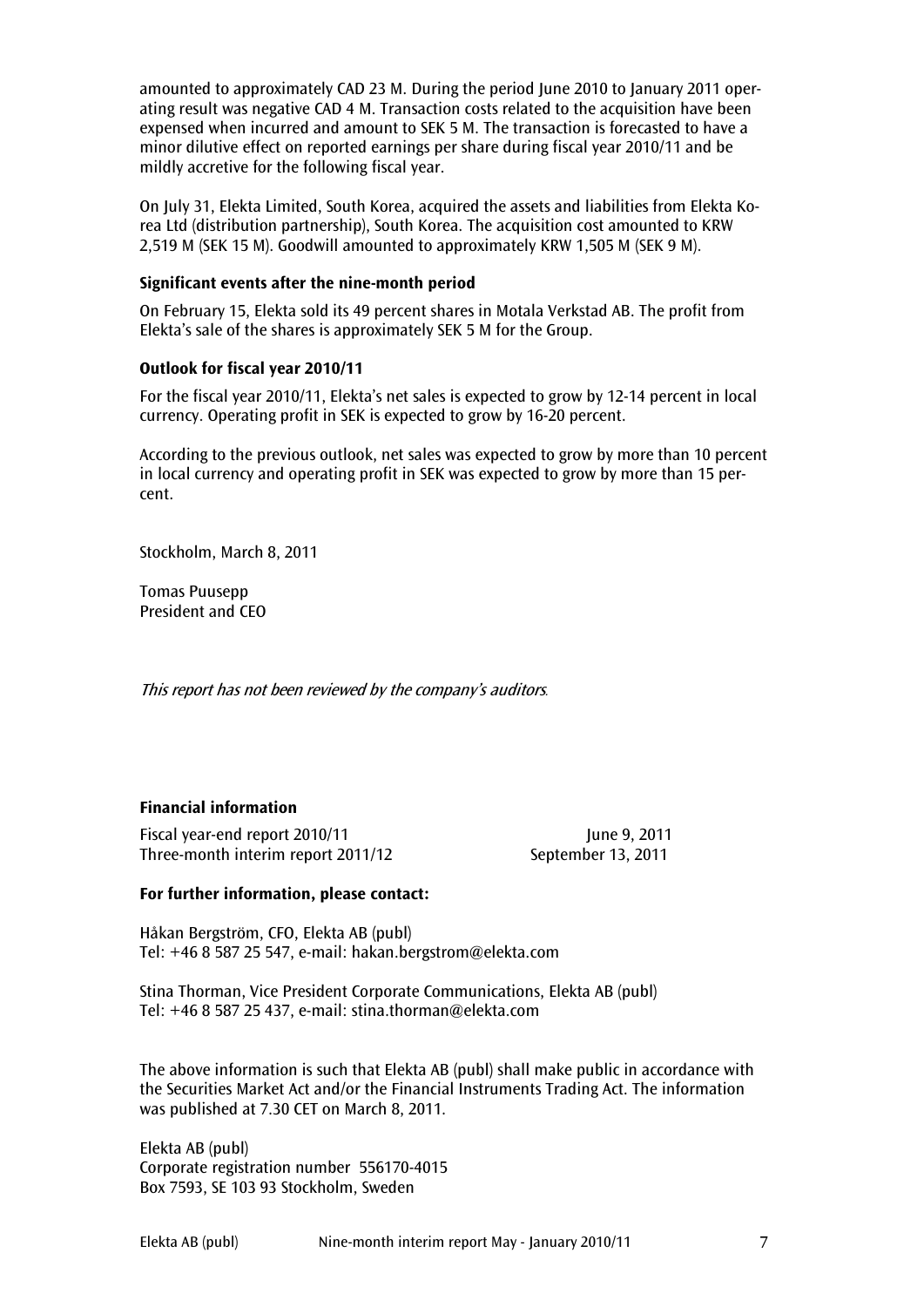# Accounting principles

This interim report is prepared, with regard to the Group, according to IAS 34 and the Swedish Annual Accounts Act and, with regard to the Parent Company, according to the Swedish Annual Accounts Act and RFR 2. The accounting principles applied correspond to those presented in the Annual Report 2009/10 with exceptions related to revised standards and new interpretations applied from the fiscal year 2010/11. The revised IFRS 3 Business Combinations effective July 1, 2009 will be applied for fiscal year starting from this date. The amendments affect amongst other things how to account for transaction costs, possible contingent considerations and step acquisitions. Other new and revised standards and IFRIC interpretations not yet applied by Elekta May 1, 2010, have been assessed to have no material impact on the financial reports for the nine-month period.

| <b>Exchange rates</b> |            |            | Average rate      |        | <b>Closing rate</b> |          |        |  |
|-----------------------|------------|------------|-------------------|--------|---------------------|----------|--------|--|
|                       |            | May - Jan. | May - Jan. Change |        | $\lambda$ an. 31    | Apr. 30, | Change |  |
| Country               | Currency   | 2010/11    | 2009/10           |        | 2011                | 2010     |        |  |
| Euro                  | 1 EUR      | 9.331      | 10.440            | $-11%$ | 8.898               | 9.609    | $-7%$  |  |
| <b>Great Britain</b>  | 1 GBP      | 11.039     | 11.823            | $-7%$  | 10.368              | 11.1100  | $-7%$  |  |
| Japan                 | $1$ $ PY $ | 0.084      | 0.079             | 6%     | 0.080               | 0.077    | 4%     |  |
| <b>United States</b>  | 1 USD      | 7.154      | 7.282             | $-2%$  | 6.538               | 7.225    | $-10%$ |  |

Regarding foreign group companies, order bookings and income statement are translated at average exchange rates for the reporting period while order backlog and balance sheet are translated at closing exchange rates.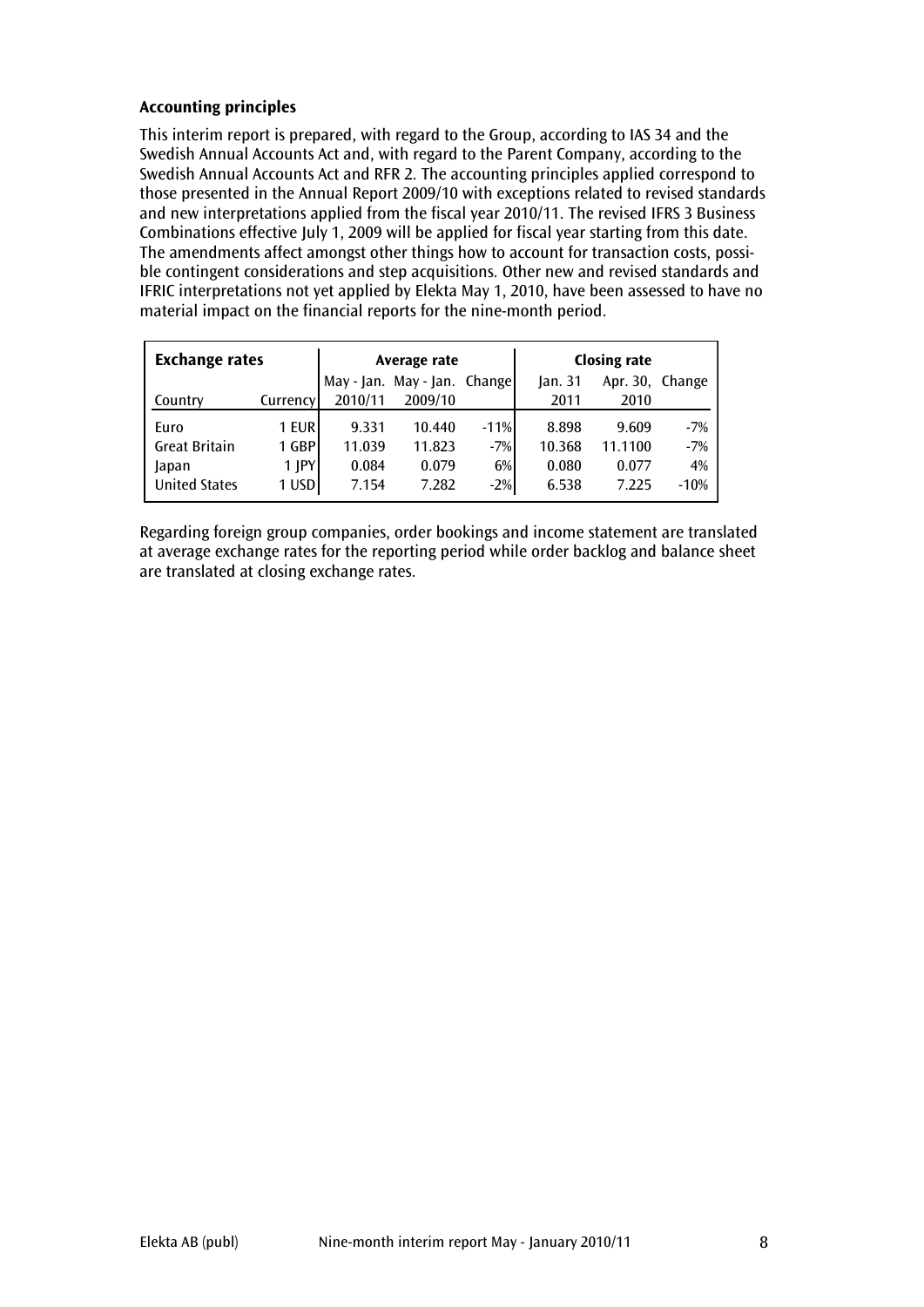|  | <b>CONSOLIDATED INCOME STATEMENT AND STATEMENT OF COMPREHENSIVE INCOME</b> |
|--|----------------------------------------------------------------------------|
|--|----------------------------------------------------------------------------|

| SEK M                                                                              | 3 months                | 3 months         | 9 months          | 9 months                | 12 months         | 12 months         |
|------------------------------------------------------------------------------------|-------------------------|------------------|-------------------|-------------------------|-------------------|-------------------|
|                                                                                    | Nov. - Jan.             | Nov. - Jan.      | May - Jan.        | May - Jan.              | Feb. - Jan.       | May - Apr.        |
| <b>Income statement</b>                                                            | 2010/11                 | 2009/10          | 2010/11           | 2009/10                 | 2010/11           | 2009/10           |
| Net sales<br>Cost of products sold                                                 | 1,822<br>-989           | 1,704<br>$-930$  | 5,328<br>$-2,905$ | 4,835<br>$-2,672$       | 7,885<br>$-4,219$ | 7,392<br>$-3,986$ |
| <b>Gross income</b>                                                                | 833                     | 774              | 2,423             | 2,163                   | 3,666             | 3,406             |
| Selling expenses                                                                   | $-232$                  | $-224$           | $-714$            | -698                    | -986              | $-970$            |
| Administrative expenses<br>R&D expenses                                            | $-180$<br>$-132$        | $-173$<br>$-140$ | $-560$<br>$-412$  | $-519$<br>$-390$        | $-749$<br>$-557$  | $-708$<br>$-535$  |
| Exchange rate differences                                                          | 7                       | $-5$             | 14                | $-3$                    | 56                | 39                |
| <b>Operating result</b>                                                            | 296                     | 232              | 751               | 553                     | 1,430             | 1,232             |
| Result from participations in associates                                           | -6                      | 1                | $-9$              | 9                       | $-16$             | $\overline{2}$    |
| Interest income<br>Interest expenses and similar items                             | $\overline{4}$<br>$-13$ | 1<br>$-11$       | 17<br>$-41$       | $\overline{4}$<br>$-38$ | 19<br>$-53$       | 6<br>$-50$        |
| Exchange rate differences                                                          | $-2$                    | $-7$             | $-4$              | $-2$                    | $\bf{0}$          | 2                 |
| Income before tax                                                                  | 279                     | 216              | 714               | 526                     | 1,380             | 1,192             |
| Income taxes                                                                       | $-84$                   | $-69$            | $-214$            | -168                    | $-405$            | -359              |
| Net income                                                                         | 195                     | 147              | 500               | 358                     | 975               | 833               |
| Net income attributable to:                                                        |                         |                  |                   |                         |                   |                   |
| Parent Company shareholders                                                        | 195                     | 148              | 500               | 362                     | 976               | 838               |
| Non-controlling interests                                                          | $\bf{0}$                | $-1$             | $\bf{0}$          | $-4$                    | $-1$              | -5                |
| Earnings per share before dilution, SEK                                            | 2.09                    | 1.60             | 5.37              | 3.92                    | 10.54             | 9.09              |
| Earnings per share after dilution, SEK                                             | 2.06                    | 1.59             | 5.30              | 3.91                    | 10.40             | 9.01              |
| Statement of comprehensive income                                                  |                         |                  |                   |                         |                   |                   |
| Net income                                                                         | 195                     | 147              | 500               | 358                     | 975               | 833               |
| Other comprehensive income:                                                        |                         |                  |                   |                         |                   |                   |
| Cost of incentive programs                                                         | 4                       | $-2$             | 18                | 12                      | 25                | 19                |
| Revaluation of cash flow hedges<br>Translation differences from foreign operations | 50<br>-97               | $-47$<br>56      | 44<br>$-206$      | 123<br>- 82             | 32<br>$-303$      | 111<br>$-179$     |
| Hedge of net investment                                                            | $-3$                    | 5                | -6                | 5                       | -6                | 5                 |
| Income tax relating to components of                                               |                         |                  |                   |                         |                   |                   |
| other comprehensive income                                                         | $-9$                    | 31               | $\bf{0}$          | - 17                    | 14                | $-3$              |
| Other comprehensive income for the period                                          | $-55$                   | 43               | $-150$            | 41                      | $-238$            | -47               |
| Comprehensive income for the period                                                | 140                     | 190              | 350               | 399                     | 737               | 786               |
| Comprehensive income attributable to:<br>Parent Company shareholders               | 140                     | 190              | 351               | 403                     | 739               | 791               |
| Non-controlling interests                                                          | $\bf{0}$                | 0                | $-1$              | $-4$                    | $-2$              | $-5$              |
|                                                                                    |                         |                  |                   |                         |                   |                   |
| <b>CASH FLOW</b>                                                                   |                         |                  |                   |                         |                   |                   |
| SEK M                                                                              |                         |                  |                   |                         |                   |                   |
| Operating cash flow<br>Change in working capital                                   | <b>Z11</b><br>45        | 184<br>255       | 4/0<br>$-10$      | 410<br>179              | 1,104<br>-177     | 1,044<br>12       |
| Cash flow from operating activities                                                | 256                     | 439              | 460               | 589                     | 927               | 1,056             |
| Cash flow from investing activities                                                | $-43$                   | $-16$            | $-318$            | $-62$                   | $-344$            | -88               |
| Cash flow after investments                                                        | 213                     | 423              | 142               | 527                     | 583               | 968               |
| Cash flow from financing activities                                                | 26                      | $-226$           | $-199$            | -541                    | $-229$            | -571              |
| Cash flow for the period                                                           | 239                     | 197              | $-57$             | $-14$                   | 354               | 397               |
| <b>Exchange rate differences</b>                                                   | $-42$                   | $-2$             | -52               | $-27$                   | $-76$             | $-51$             |
| Change in cash and cash equivalents for the period                                 | 197                     | 195              | $-109$            | $-41$                   | 278               | 346               |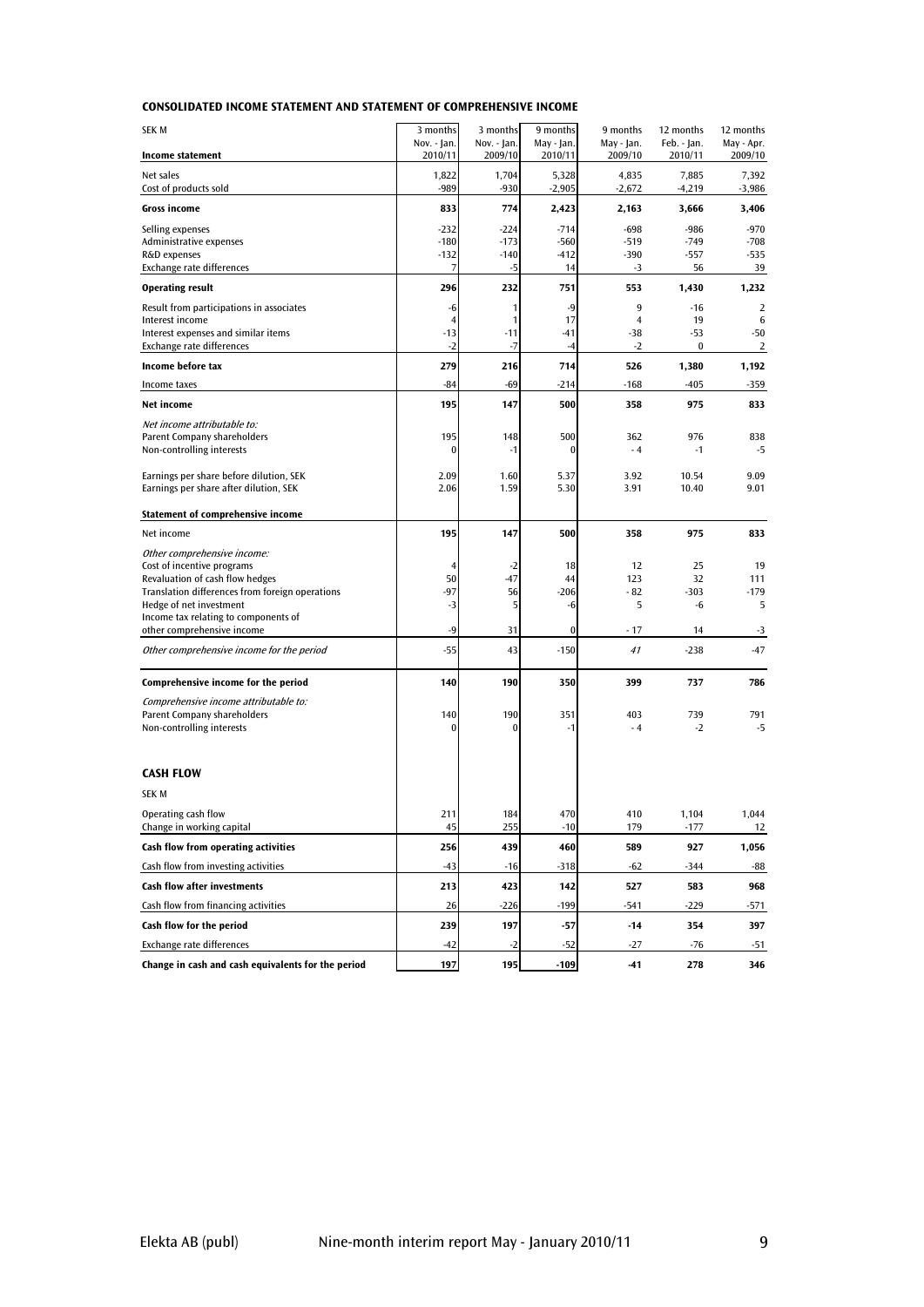#### CONSOLIDATED BALANCE SHEET

| SEK M                                                                                                                                                    | Jan. 31,<br>2011               | Jan. 31,<br>2010             | April 30,<br>2010              |
|----------------------------------------------------------------------------------------------------------------------------------------------------------|--------------------------------|------------------------------|--------------------------------|
| <b>Non-current assets</b>                                                                                                                                |                                |                              |                                |
| Intangible assets<br>Tangible fixed assets<br><b>Financial assets</b><br>Deferred tax assets                                                             | 2,832<br>240<br>53<br>239      | 2,939<br>250<br>67<br>80     | 2,880<br>247<br>60<br>128      |
| <b>Total non-current assets</b>                                                                                                                          | 3,364                          | 3,336                        | 3,315                          |
| <b>Current assets</b><br>Inventories<br><b>Accounts receivable</b><br>Other current receivables<br>Cash and cash equivalents                             | 646<br>2,142<br>1,408<br>1,065 | 699<br>1,881<br>1,279<br>787 | 592<br>2,223<br>1,211<br>1,174 |
| <b>Total current assets</b>                                                                                                                              | 5,261                          | 4,646                        | 5,200                          |
| <b>Total assets</b>                                                                                                                                      | 8,625                          | 7,982                        | 8,515                          |
| Elekta's owners' equity<br>Non-controlling interests                                                                                                     | 3,390<br>$\mathbf{0}$          | 2,783<br>2                   | 3,243<br>$\mathbf{1}$          |
| <b>Total equity</b>                                                                                                                                      | 3,390                          | 2,785                        | 3,244                          |
| <b>Non-current liabilities</b>                                                                                                                           |                                |                              |                                |
| Long-term interest-bearing liabilities<br>Deferred tax liabilities<br>Other long-term liabilities                                                        | 851<br>328<br>109              | 1,049<br>222<br>111          | 937<br>240<br>94               |
| <b>Total non-current liabilities</b>                                                                                                                     | 1,288                          | 1,382                        | 1,271                          |
| <b>Current liabilities</b><br>Short-term interest-bearing liabilities<br>Accounts payable<br><b>Advances from customers</b><br>Other current liabilities | 105<br>415<br>1,434<br>1,993   | 98<br>475<br>1,304<br>1,938  | 102<br>569<br>1,153<br>2,176   |
| <b>Total current liabilities</b>                                                                                                                         | 3,947                          | 3,815                        | 4,000                          |
| <b>Total equity and liabilities</b>                                                                                                                      | 8,625                          | 7,982                        | 8,515                          |
| Assets pledged<br><b>Contingent liabilities</b>                                                                                                          | 37                             | $\overline{2}$<br>42         | 2<br>28                        |

#### CHANGES IN EQUITY

| <b>SEK M</b>                              | an.31  | jan.31, | April 30, |
|-------------------------------------------|--------|---------|-----------|
|                                           | 2011   | 2010    | 2010      |
| <b>Attributable to Elekta's owners</b>    |        |         |           |
| Opening balance                           | 3,243  | 2,549   | 2,549     |
| Comprehensive income for the period       | 350    | 403     | 791       |
| Exercise of warrants                      | 177    | 15      | 87        |
| Repurchase of own shares                  | $-100$ |         |           |
| Dividend                                  | $-280$ | $-184$  | $-184$    |
| Total                                     | 3,390  | 2,783   | 3.243     |
| Attributable to non-controlling interests |        |         |           |
| Opening balance                           |        | 6       | 6         |
| Comprehensive income for the period       |        | -4      | -5        |
| Total                                     |        | 2       |           |
| <b>Closing balance</b>                    | 3,390  | 2,785   | 3,244     |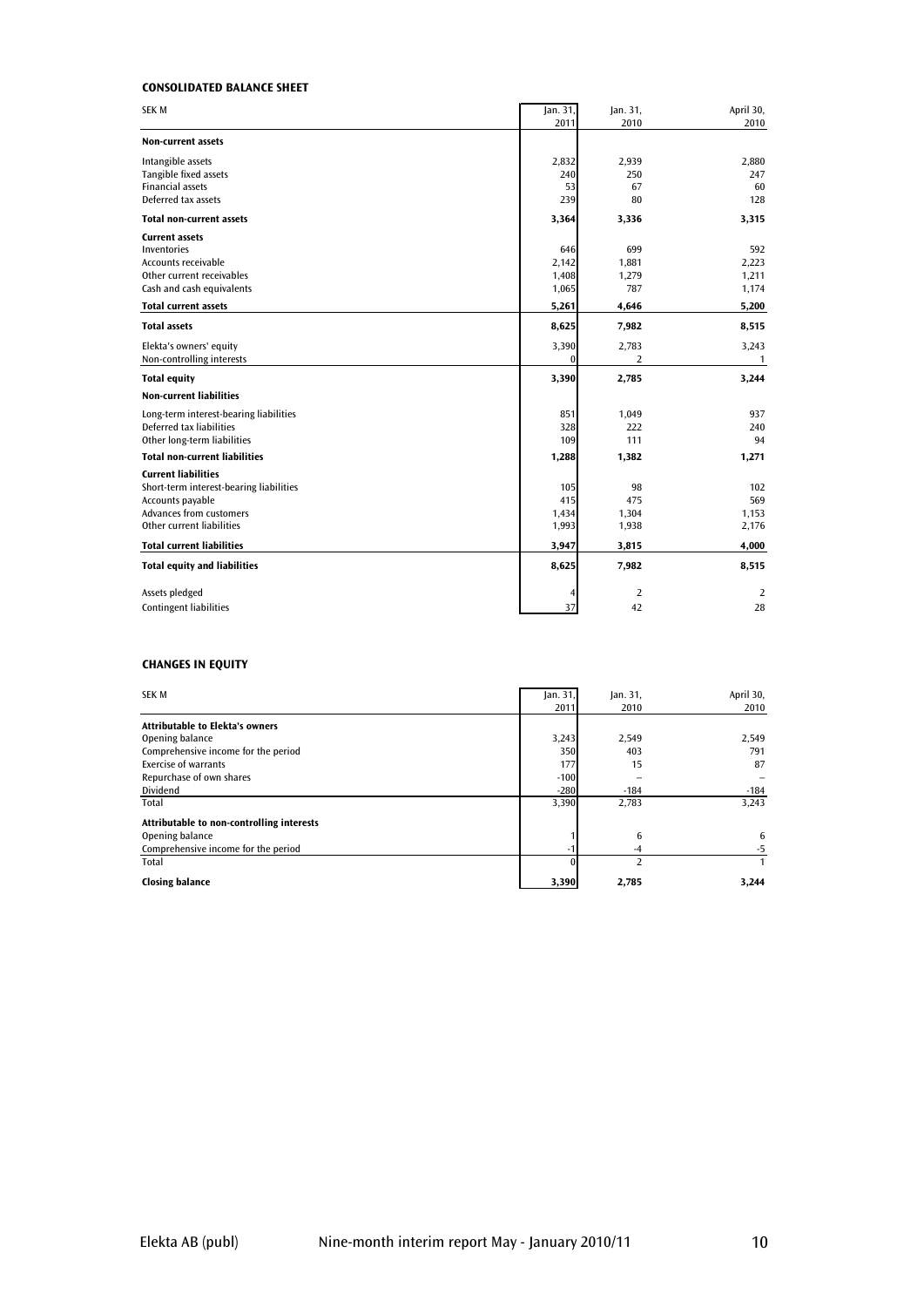| <b>KEY FIGURES</b>             | 12 months<br>May - Apr.<br>2005/06 | 12 months<br>May - Apr.<br>2006/07 | 12 months<br>May - Apr.<br>2007/08 | 12 months<br>May - Apr.<br>2008/09 | 12 months<br>May - Apr.<br>2009/10 | 9 months<br>May - Jan.<br>2009/10 | 9 months<br>May - Jan.<br>2010/11 |
|--------------------------------|------------------------------------|------------------------------------|------------------------------------|------------------------------------|------------------------------------|-----------------------------------|-----------------------------------|
| Order bookings, SEK M          | 4,705                              | 5,102                              | 5,882                              | 7,656                              | 8,757                              | 5.705                             | 6,041                             |
| Net sales. SEK M               | 4.421                              | 4,525                              | 5.081                              | 6.689                              | 7.392                              | 4,835                             | 5,328                             |
| Operating result, SEK M        | 453                                | 509                                | 650                                | 830                                | 1,232                              | 553                               | 751                               |
| Operating margin               | 10%                                | 11%                                | 13%                                | 12%                                | 17%                                | 11%                               | 14%                               |
| Profit margin                  | 10%                                | 11%                                | 12%                                | 12%                                | 16%                                | 11%                               | 13%                               |
| Shareholders' equity, SEK M    | 1.868                              | 1.863                              | 1.813                              | 2,555                              | 3.244                              | 2.785                             | 3,390                             |
| Capital employed, SEK M        | 2,959                              | 2,850                              | 3,262                              | 4.182                              | 4.283                              | 3,932                             | 4,346                             |
| Equity/assets ratio            | 35%                                | 35%                                | 29%                                | 32%                                | 38%                                | 35%                               | 39%                               |
| Net debt/equity ratio          | 0.06                               | 0.27                               | 0.58                               | 0.31                               | $-0.04$                            | 0.13                              | $-0.03$                           |
| Return on shareholders' equity | 17%                                | 19%                                | 23%                                | 27%                                | 30%                                | 28%                               | 30%                               |
| Return on capital emploved     | 18%                                | 20%                                | 24%                                | 24%                                | 30%                                | 28%                               | 34%                               |

| <b>DATA PER SHARE</b>          | 12 months             | 12 months             | 12 months             | 12 months             | 12 months             | 9 months              | 9 months              |
|--------------------------------|-----------------------|-----------------------|-----------------------|-----------------------|-----------------------|-----------------------|-----------------------|
|                                | May - Apr.<br>2005/06 | May - Apr.<br>2006/07 | May - Apr.<br>2007/08 | May - Apr.<br>2008/09 | May - Apr.<br>2009/10 | May - Jan.<br>2009/10 | May - Jan.<br>2010/11 |
|                                |                       |                       |                       |                       |                       |                       |                       |
| Earnings per share             |                       |                       |                       |                       |                       |                       |                       |
| before dilution, SEK           | 3.23                  | 3.72                  | 4.46                  | 6.00                  | 9.09                  | 3.92                  | 5.37                  |
| after dilution. SEK            | 3.21                  | 3.70                  | 4.44                  | 6.00                  | 9.01                  | 3.91                  | 5.30                  |
| Cash flow per share            |                       |                       |                       |                       |                       |                       |                       |
| before dilution, SEK           | 1.68                  | $-1.14$               | $-3.04$               | 6.30                  | 10.50                 | 5.72                  | 1.53                  |
| after dilution, SEK            | 1.67                  | $-1.14$               | $-3.03$               | 6.30                  | 10.41                 | 5.70                  | 1.51                  |
| Shareholders' equity per share |                       |                       |                       |                       |                       |                       |                       |
| before dilution. SEK           | 19.80                 | 19.96                 | 19.70                 | 27.67                 | 34.95                 | 30.17                 | 36.17                 |
| after dilution. SEK            | 20.45                 | 20.46                 | 20.03                 | 27.67                 | 37.50                 | 33.68                 | 37.85                 |
| Average number of shares       |                       |                       |                       |                       |                       |                       |                       |
| before dilution, 000s          | 94,136                | 93,698                | 92,199                | 92,029                | 92,208                | 92,153                | 93,224                |
| after dilution, 000s           | 94,785                | 94,249                | 92,479                | 92,029                | 92,945                | 92,402                | 94,399                |
| Number of shares at closing    |                       |                       |                       |                       |                       |                       |                       |
| before dilution, 000s          | 94,332                | 93,036                | 91,570                | 92,125                | 92,795                | 92,250                | 93,701                |
| after dilution, 000s           | 95,703                | 94,072                | 92,245                | 92,125                | 95,895                | 96,274                | 95,905                |

Dilution 2005/06 – 2007/08 refers to warrants program 2004/2008. Dilution 2009/10 and 2010/11 refers to warrants programs 2007/2012 and 2008/2012 and share program 2009/2012 and 2010/2013. All historical data have been restated for split 3:1 October 2005.

| Data per quarter     | $^{01}$ | 02      | 03      | 04      | 01      | 02      | 03      | 04      | 01      | 02      | 03      |
|----------------------|---------|---------|---------|---------|---------|---------|---------|---------|---------|---------|---------|
| <b>SEK M</b>         | 2008/09 | 2008/09 | 2008/09 | 2008/09 | 2009/10 | 2009/10 | 2009/10 | 2009/10 | 2010/11 | 2010/11 | 2010/11 |
| Order bookings       | .151    | 1.672   | .661    | 3.172   | 1.658   | 2.150   | .897    | 3.052   | 1.889   | 2.238   | 1.914   |
| Net sales            | .025    | .467    | .664    | 2.533   | 1.440   | 1.691   | .704    | 2.557   | 1.627   | 1.879   | 1.822   |
| Operating profit     |         | 105     | 191     | 521     | 89      | 232     | 232     | 679     | 153     | 302     | 296     |
| Cash flow from       |         |         |         |         |         |         |         |         |         |         |         |
| operating activities | $-163$  | 68      |         | 833     | $-138$  | 288     | 439     | 467     | $-30$   | 234     | 256     |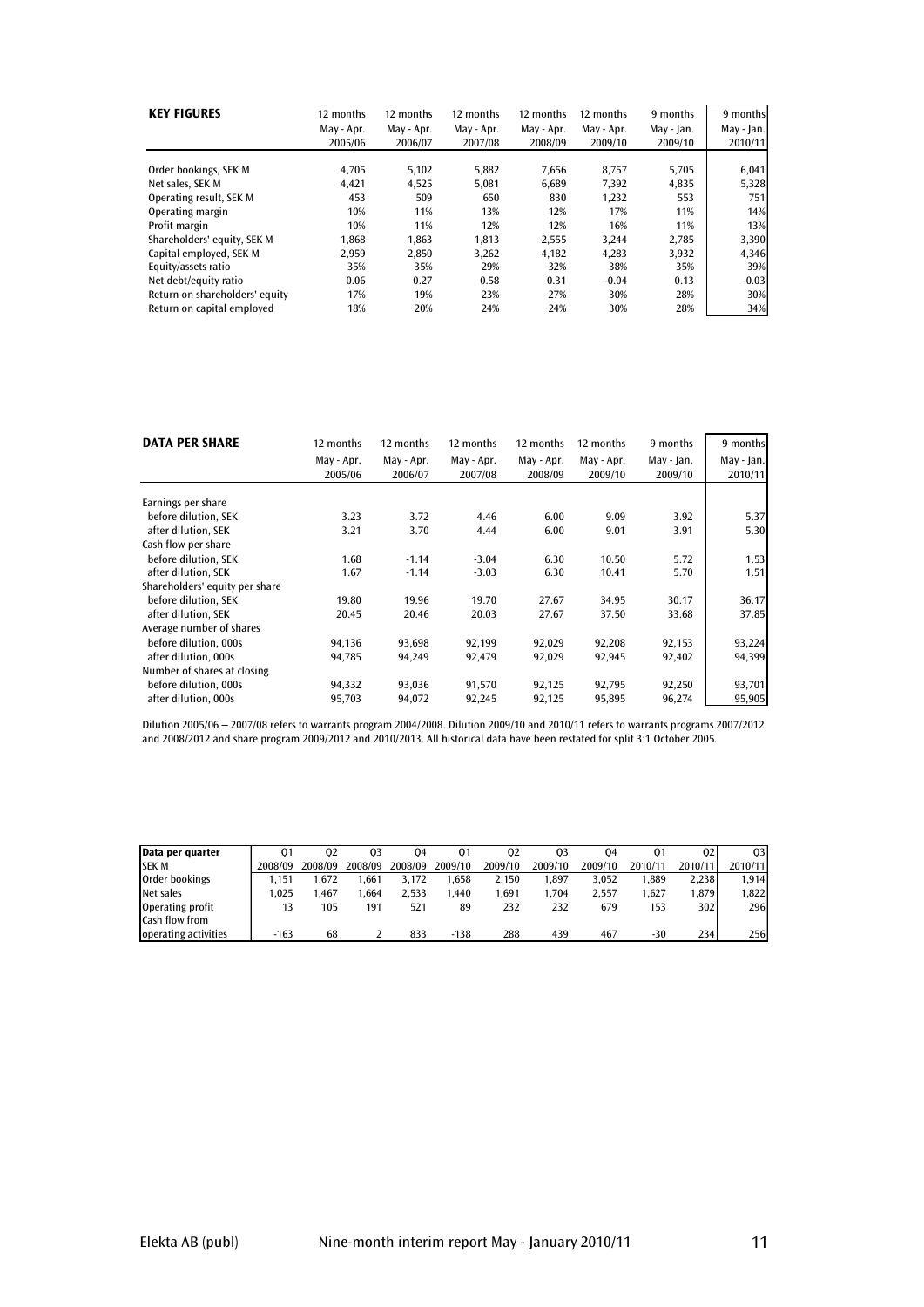#### Segment reporting

Elekta applies geographical segmentation. Order bookings, net sales and contribution margin for respective region are reported to Elekta's CEO and CFO (chief operating decision makers). In the regions' operating expenses cost of products sold and expenses are directly attributable to the respective region reported. Global costs for R&D, marketing, management of product supply centers and Parent Company are not allocated per region. Currency exposure is concentrated to product supply centers. The majority of exchange differences in operations are reported in global costs.

#### Segment reporting

#### May-January 2010/11

|                         | North and     | Europe, Africa  | Asia Pacific | Total    | $%$ of    |
|-------------------------|---------------|-----------------|--------------|----------|-----------|
| <b>SEK M</b>            | South America | and Middle East |              |          | net sales |
| Net sales               | 1,997         | 1,882           | 1,449        | 5,328    |           |
| Operating expenses      | $-1,346$      | $-1,316$        | $-1,004$     | $-3,666$ | 69%       |
| Contribution margin     | 651           | 566             | 445          | 1,662    | 31%       |
| <b>Global costs</b>     |               |                 |              | $-911$   | 17%       |
| <b>Operating result</b> |               |                 |              | 751      | 14%       |
| Contribution margin     | 33%           | 30%             | 31%          |          |           |
| May-January 2009/10     |               |                 |              |          |           |
|                         | North and     | Europe, Africa  | Asia Pacific | Total    | $%$ of    |
| <b>SEK M</b>            | South America | and Middle East |              |          | net sales |
| Net sales               | 1.899         | 1,817           | 1,119        | 4,835    |           |
| Operating expenses      | $-1,288$      | $-1,186$        | $-851$       | $-3,325$ | 69%       |
| Contribution margin     | 611           | 631             | 268          | 1,510    | 31%       |
| Global costs            |               |                 |              | $-957$   | 20%       |
| <b>Operating result</b> |               |                 |              | 553      | 11%       |
| Contribution margin     | 32%           | 35%             | 24%          |          |           |
| May-April 2009/10       |               |                 |              |          |           |
|                         | North and     | Europe, Africa  | Asia Pacific | Total    | $%$ of    |
| <b>SEK M</b>            | South America | and Middle East |              |          | net sales |
| Net sales               | 2.792         | 2,735           | 1,865        | 7.392    |           |
| Operating expenses      | $-1,804$      | $-1,775$        | $-1,345$     | $-4,925$ | 67%       |
| Contribution margin     | 988           | 960             | 520          | 2,467    | 33%       |
| <b>Global costs</b>     |               |                 |              | $-1,235$ | 17%       |
| <b>Operating result</b> |               |                 |              | 1,232    | 17%       |
| Contribution margin     | 35%           | 35%             | 28%          |          |           |

#### Segment reporting rolling 12 months February- January 2010/11

| <b>SEK M</b>            | . .<br>North and<br>South America | Europe, Africa<br>and Middle East | Asia Pacific | Total    | $%$ of<br>net sales |
|-------------------------|-----------------------------------|-----------------------------------|--------------|----------|---------------------|
| Net sales               | 2,890                             | 2,800                             | 2,195        | 7.885    |                     |
| Operating expenses      | -1,862                            | $-1,905$                          | $-1,498$     | $-5.266$ | 67%                 |
| Contribution margin     | 1.028                             | 895                               | 697          | 2.619    | 33%                 |
| Global costs            |                                   |                                   |              | $-1.189$ | 15%                 |
| <b>Operating result</b> |                                   |                                   |              | 1.430    | 18%                 |
| Contribution margin     | 36%                               | 32%                               | 32%          |          |                     |

Elekta's operations are characterized by significant quarterly variations in delivery volumes and product mix, which have a direct impact on net sales and profits. This is accentuated when the operation is split into segments as is the impact of currency fluctuations between the years.